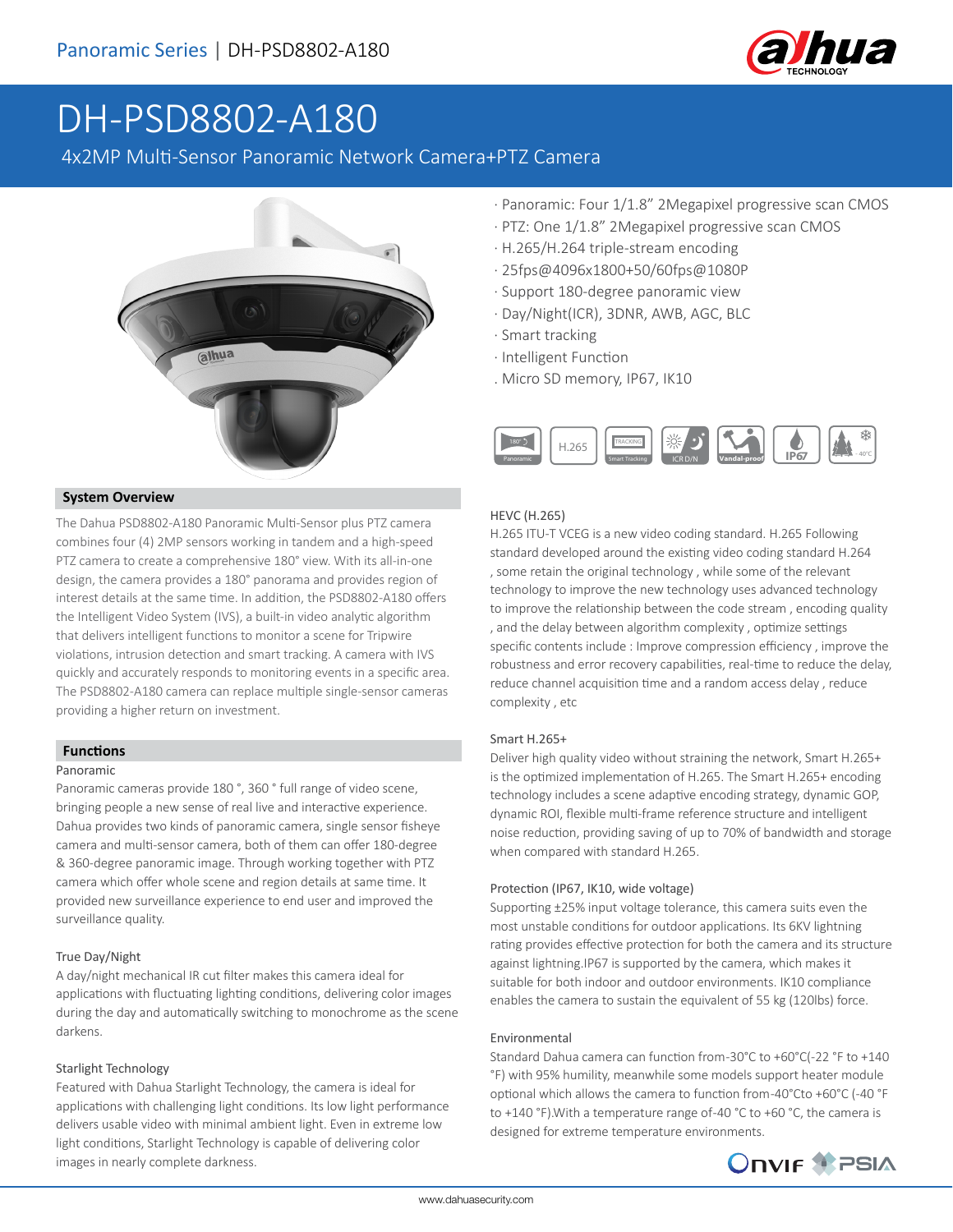### **Technical Specification**

| Panoramic Camera         |      |                                                                                                                                         |                   |                  |                 |  |
|--------------------------|------|-----------------------------------------------------------------------------------------------------------------------------------------|-------------------|------------------|-----------------|--|
| Image Sensor             |      | Four 1/1.8" 2Megapixel CMOS                                                                                                             |                   |                  |                 |  |
| <b>Effective Pixels</b>  |      | 4096(H)x1800(V)                                                                                                                         |                   |                  |                 |  |
| <b>Scanning System</b>   |      | Progressive                                                                                                                             |                   |                  |                 |  |
| Electronic Shutter Speed |      | Auto/Manual, 1/3~1/100000s                                                                                                              |                   |                  |                 |  |
| Minimum Illumination     |      | 0.005Lux/F2.2( Color,1/3s,30IRE)<br>0.03Lux/F2.2( Color,1/30s,30IRE)<br>0.003Lux/F2.2(B/W,1/3s,30IRE)<br>0.02Lux/F2.2(B/W,1/30s,30IRE)  |                   |                  |                 |  |
| S/N Ratio                |      | More than 50dB                                                                                                                          |                   |                  |                 |  |
| Panoramic Lens           |      |                                                                                                                                         |                   |                  |                 |  |
| Lens Type                |      | Fixed                                                                                                                                   |                   |                  |                 |  |
| Mount Type               |      | Board-in                                                                                                                                |                   |                  |                 |  |
| Focal Length             |      | 5 <sub>mm</sub>                                                                                                                         |                   |                  |                 |  |
| Max. Aperture            |      | F2.2                                                                                                                                    |                   |                  |                 |  |
| Angle of View            |      | H: 180°, V:80°                                                                                                                          |                   |                  |                 |  |
|                          |      | Detect                                                                                                                                  | Observe           | Recognize        | Identify        |  |
| <b>DORI Distance</b>     |      | 53m(178ft)                                                                                                                              | 21m(69ft)         | 10m(33ft)        | 5m(17ft)        |  |
| PTZ Camera               |      |                                                                                                                                         |                   |                  |                 |  |
| Image Sensor             |      | 1/1.8" 2Megapixel CMOS                                                                                                                  |                   |                  |                 |  |
| <b>Effective Pixels</b>  |      | 1920(H)x1080(V)                                                                                                                         |                   |                  |                 |  |
| RAM/ROM                  |      | 1024MB/128MB                                                                                                                            |                   |                  |                 |  |
| <b>Scanning System</b>   |      | Progressive                                                                                                                             |                   |                  |                 |  |
| Electronic Shutter Speed |      | Auto/Manual, 1~1/30000s                                                                                                                 |                   |                  |                 |  |
| Minimum Illumination     |      | 0.002Lux/F1.5( Color,1/3s,30IRE)<br>0.01Lux/F1.5( Color,1/30s,30IRE)<br>0.001Lux/F1.5(B/W,1/3s,30IRE)<br>0.008Lux/F1.5(B/W,1/30s,30IRE) |                   |                  |                 |  |
| S/N Ratio                |      | More than 50dB                                                                                                                          |                   |                  |                 |  |
| PTZ Lens                 |      |                                                                                                                                         |                   |                  |                 |  |
| Lens Type                |      | Motorized /Auto Iris(HALL)                                                                                                              |                   |                  |                 |  |
| Mount Type               |      | Board-in                                                                                                                                |                   |                  |                 |  |
| Focal Length             |      | 5.5mm~206mm                                                                                                                             |                   |                  |                 |  |
| Max. Aperture            |      | F1.5                                                                                                                                    |                   |                  |                 |  |
| Angle of View            |      | $H: 65.8^{\circ}$ ~ 2.0°                                                                                                                |                   |                  |                 |  |
| Optical Zoom             |      | 37x                                                                                                                                     |                   |                  |                 |  |
| <b>Focus Control</b>     |      | Motorized                                                                                                                               |                   |                  |                 |  |
| <b>DORI</b><br>Distance  | Lens | Detect                                                                                                                                  | Observe           | Recognize        | Identify        |  |
|                          | W    | 70m(229ft)                                                                                                                              | 28m(92ft)         | 14m(46ft)        | 7m(23ft)        |  |
|                          | Τ    | 2080m<br>(6824 ft)                                                                                                                      | 832m<br>(2730 ft) | 416m<br>(1365ft) | 208m<br>(682ft) |  |

| PTZ                                 |                     |                                                                                                 |  |  |
|-------------------------------------|---------------------|-------------------------------------------------------------------------------------------------|--|--|
| Pan/Tilt Range                      |                     | Pan: 0° ~ 360° endless; Tilt: -20° ~ 90°, auto flip 180°                                        |  |  |
| <b>Manual Control Speed</b>         |                     | Pan: 0.1° ~240° /s; Tilt: 0.1° ~120° /s                                                         |  |  |
| Presets                             |                     | 300                                                                                             |  |  |
| Presets Speed                       |                     | Pan: 600° /s; Tilt: 400° /s                                                                     |  |  |
| PTZ Mode                            |                     | 5 Pattern, 8 Tour, Auto Pan , Auto Scan                                                         |  |  |
| Speed Setup                         |                     | Human-oriented focal Length/ speed adaptation                                                   |  |  |
| Power up Action                     |                     | Auto restore to previous PTZ and lens status after<br>power failure                             |  |  |
| <b>Idle Motion</b>                  |                     | Activate Preset/ Scan/ Tour/ Pattern if there is no<br>command in the specified period          |  |  |
| Protocol                            |                     | DH-SD, Pelco-P/D (Auto recognition)                                                             |  |  |
| Intelligence                        |                     |                                                                                                 |  |  |
| <b>Auto Tracking</b>                |                     | Support                                                                                         |  |  |
| <b>IVS</b>                          |                     | Tripwire, Intrusion                                                                             |  |  |
| Video                               |                     |                                                                                                 |  |  |
| Compression                         |                     | H.265+/H.265/H.264+/H.264                                                                       |  |  |
| <b>Streaming Capability</b>         |                     | 3 Streams                                                                                       |  |  |
|                                     | Panoramic<br>Camera | 4096×1800/3840×1680/2880×1264/<br>/1920x832/1280x560/1024X452                                   |  |  |
| Resolution                          | PTZ Camera          | 1080P(1920x1080)/1.3M(1280x960)/<br>720P(1280x720)/D1(704x576/704x480)/<br>CIF(352×288/352x240) |  |  |
|                                     |                     | Main Stream: 4096x1800(1~25fps)                                                                 |  |  |
|                                     | Panoramic<br>Camera | Sub Stream: 1024X452 (1 ~ 25/30fps)                                                             |  |  |
| <b>Frame Rate</b>                   |                     | Third Stream: 1920x832 (1 ~ 25/30fps)<br>Main Stream: 1080P(1~50/60fps)                         |  |  |
|                                     | PTZ Camera          | Sub Stream: $D1(1^{\sim}50/60$ fps)                                                             |  |  |
|                                     |                     | Third Stream: 1080P(1~50/60fps)                                                                 |  |  |
| <b>Bit Rate Control</b>             |                     | CBR/VBR                                                                                         |  |  |
| <b>Bit Rate</b>                     | Panoramic<br>Camera | H.265: 14Kbps~ 8192Kbps<br>H.264: 24Kbps~ 8192Kbps                                              |  |  |
|                                     | PTZ Camera          | H.265: 4Kbps~ 8192Kbps<br>H.264: 8Kbps~ 7168Kbps                                                |  |  |
| Day/Night                           |                     | Auto(ICR) / Color / B/W                                                                         |  |  |
| <b>BLC Mode</b>                     |                     | BLC / HLC / WDR(120dB)                                                                          |  |  |
| White Balance                       |                     | Auto/Natural/Street Lamp/Outdoor/Manual                                                         |  |  |
| Gain Control                        |                     | Auto/Manual                                                                                     |  |  |
| Noise Reduction                     |                     | 3D DNR                                                                                          |  |  |
| <b>Motion Detetion</b>              |                     | Off / On (4 Zone, Rectangle)                                                                    |  |  |
| Region of Interest                  |                     | Off / On (4 Zone)                                                                               |  |  |
| Electronic Image Stabilization(EIS) |                     | Support(Only for PTZ)                                                                           |  |  |
| Smart IR                            |                     | N/A                                                                                             |  |  |
| Defog                               |                     | Support(For PTZ Camera only)                                                                    |  |  |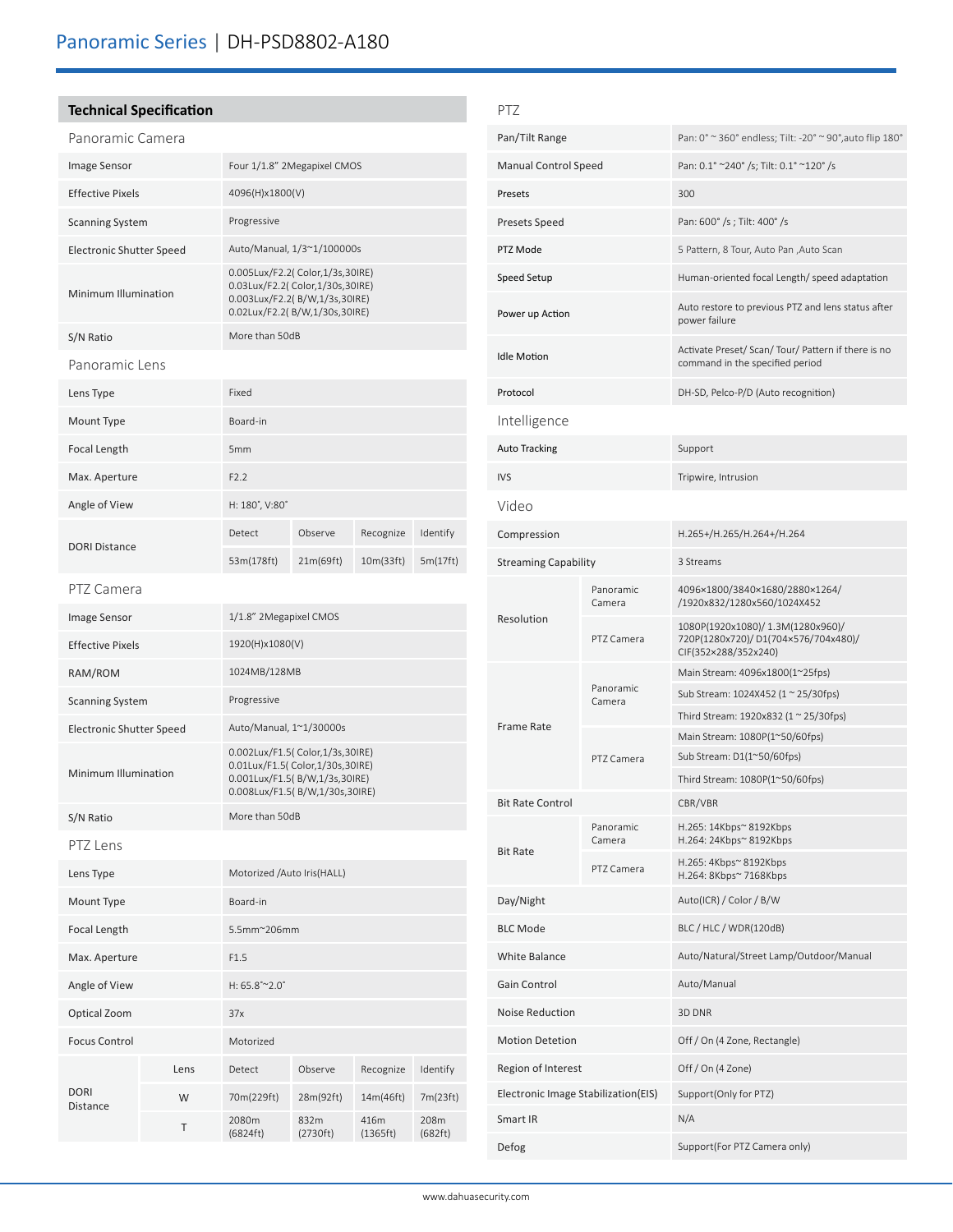## Panoramic Series | DH-PSD8802-A180

| Digital Zoom                       |                     | 16x                                                                                                                               |  |  |
|------------------------------------|---------------------|-----------------------------------------------------------------------------------------------------------------------------------|--|--|
| Flip                               |                     | N/A                                                                                                                               |  |  |
| Mirror                             |                     | N/A                                                                                                                               |  |  |
| Privacy<br>Masking                 | Panoramic<br>Camera | Off / On (4 Area, Rectangle)                                                                                                      |  |  |
|                                    | PTZ Camera          | Off / On (24 Area, Rectangle)                                                                                                     |  |  |
| Audio                              |                     |                                                                                                                                   |  |  |
| Compression                        |                     | G.711a/G.711Mu/AAC/ G.726                                                                                                         |  |  |
| Network                            |                     |                                                                                                                                   |  |  |
| Ethernet                           |                     | RJ-45 (100/1000Base-T)<br>Fiber-FC (100/1000Base-FX) (Optional)                                                                   |  |  |
| Protocol                           |                     | HTTP;HTTPs;TCP;ARP;RTSP;RTP;UDP;SMTP;FTP;DHCP<br>;DNS;DDNS;PPPOE;IPv4/v6;QoS;UPnP;NTP;Bonjour;80<br>2.1x;Multicast;ICMP;IGMP;SNMP |  |  |
| Interoperability                   |                     | ONVIF, PSIA, CGI                                                                                                                  |  |  |
| <b>Streaming Method</b>            |                     | Unicast / Multicast                                                                                                               |  |  |
| Max. User Access                   |                     | 10 Users/20 Users                                                                                                                 |  |  |
| <b>Edge Storage</b>                |                     | <b>NAS</b><br>Local PC for instant recording<br>Mirco SD card 128GB                                                               |  |  |
| <b>Web Viewer</b>                  |                     | IE, Chrome, Firefox, Safari                                                                                                       |  |  |
| Management Software                |                     | Smart PSS, DSS, Easy4ip                                                                                                           |  |  |
| <b>Smart Phone</b>                 |                     | IOS, Android                                                                                                                      |  |  |
| Certifications                     |                     |                                                                                                                                   |  |  |
| Certifications                     |                     | CE (EN 60950:2000)<br>UL:UL60950-1<br>FCC: FCC Part 15 Subpart B                                                                  |  |  |
| Interface                          |                     |                                                                                                                                   |  |  |
| Video Interface                    |                     | 1 Port(For PTZ Camera only)                                                                                                       |  |  |
| Audio Interface                    |                     | 2/1 channel In/Out                                                                                                                |  |  |
| <b>RS485</b>                       |                     | 1 Port                                                                                                                            |  |  |
| Alarm                              |                     | 7 channel In: 5mA 5VDC<br>2 channel Out: 1A 30VDC / 0.5A 50VAC                                                                    |  |  |
| Electrical                         |                     |                                                                                                                                   |  |  |
| Power Supply                       |                     | DC36V                                                                                                                             |  |  |
| Power Consumption<br>Environmental |                     | $<$ 120 $W$                                                                                                                       |  |  |
| <b>Operating Conditions</b>        |                     | -40° C ~ +60° C (-40° F ~ +140° F) / Less than 95% RH                                                                             |  |  |
| <b>Strorage Conditions</b>         |                     | -40° C ~ +60° C (-40° F ~ +140° F) / Less than 95% RH                                                                             |  |  |
| Ingress Protection                 |                     | <b>IP67</b>                                                                                                                       |  |  |
| Vandal Resistance                  |                     | <b>IK10</b>                                                                                                                       |  |  |
| Construction                       |                     |                                                                                                                                   |  |  |
| Casing                             |                     | Metal                                                                                                                             |  |  |
| <b>Dimensions</b>                  |                     | Φ449.5mm×342.5mm(Φ17.7"×13.48")                                                                                                   |  |  |
| Net Weight                         |                     | 16kg(35.27lb)                                                                                                                     |  |  |
| <b>Gross Weight</b>                |                     | 25kg(55lb)                                                                                                                        |  |  |

| <b>Ordering Information</b> |                    |                                                                 |  |  |  |
|-----------------------------|--------------------|-----------------------------------------------------------------|--|--|--|
| Type                        | Part Number        | Description                                                     |  |  |  |
| Panoramic+<br>PTZ camera    | DH-PSD8802P-A180   | 4x2MP Multi-Sensor Panoramic Network<br>Camera+PTZ Camera, PAL  |  |  |  |
|                             | DH-PSD8802N-A180   | 4x2MP Multi-Sensor Panoramic Network<br>Camera+PTZ Camera, NTSC |  |  |  |
|                             | PSD8802P-A180      | 4x2MP Multi-Sensor Panoramic Network<br>Camera+PTZ Camera, PAL  |  |  |  |
|                             | PSD8802N-A180      | 4x2MP Multi-Sensor Panoramic Network<br>Camera+PTZ Camera, NTSC |  |  |  |
| Accessories<br>(included)   | Mount Adapter      | Mount Adapter                                                   |  |  |  |
|                             | Wall Mount Bracket | <b>Wall Mount Bracket</b>                                       |  |  |  |
|                             | DC36V/4.17A        | Power Supply                                                    |  |  |  |